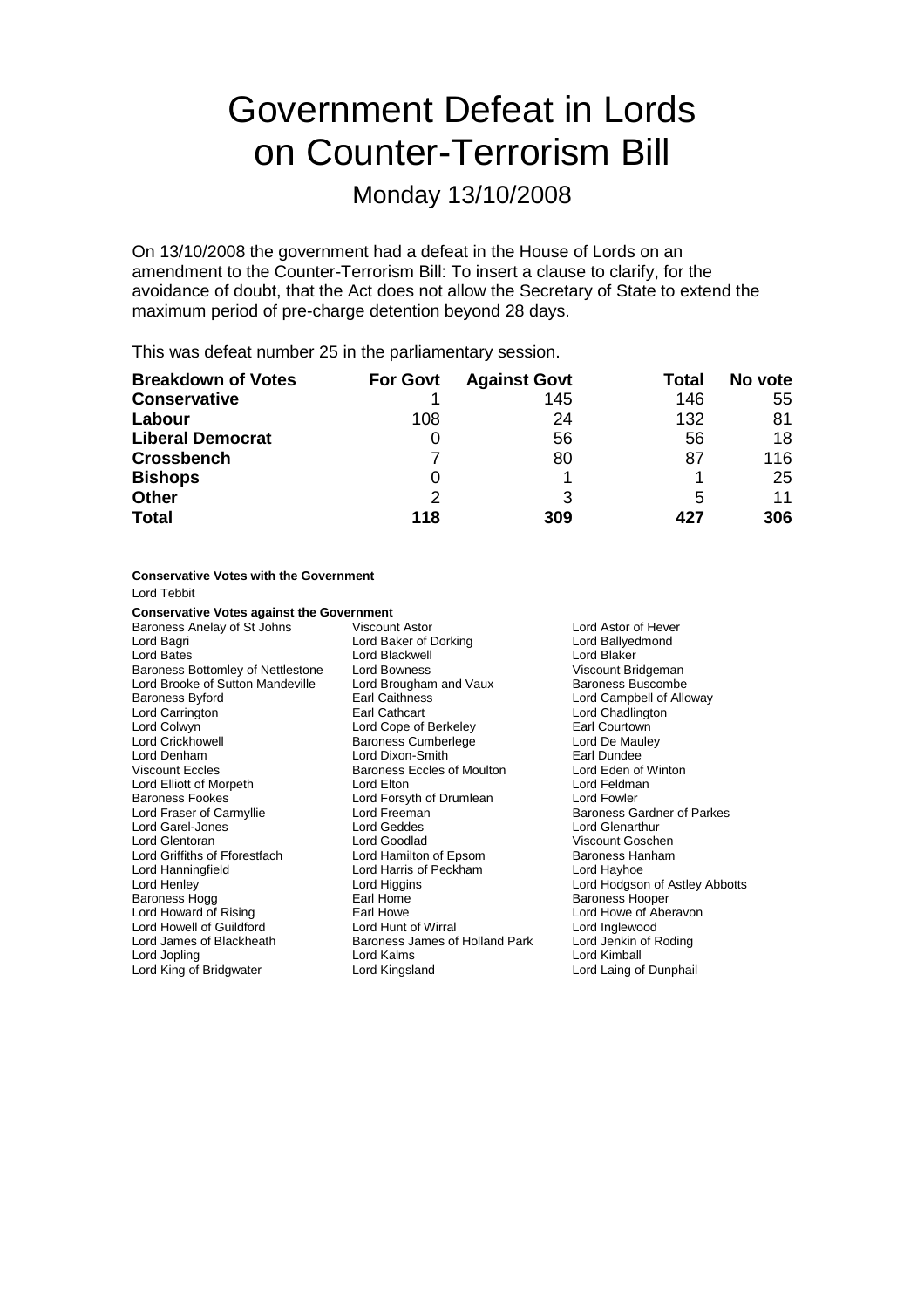Lord Lamont of Lerwick Lord Lane of Horsell Lord Lang of Monkton<br>
Lord Lawson of Blaby Lord Leach of Fairford Earl Lindsay Lord Lawson of Blaby Lord Leach of Fairford<br>
Earl Liverpool Carl Lord Llovd-Webber Lord Luke Lord Lyell of Markyate Lord Lyell Lord MacGregor of Pulham Market Lord Mancroft (Changle Lord Marlesford Lord Marlesford Lord Marcroft Lord Mancroft Changles Lord Marcroft Lord Montagu of Beaulieu Lord Mayhew of Twysden Baroness Miller of Hendon<br>
Duke of Montrose Baroness Morris of Bolton Lord Naseby Baroness Neville-Jones **Lord Newton of Braintree** Baroness Newton of Braintree Baroness No<br>
Lord Northbrook **Earl Noakes** Earl Northesk **Earl Onslow** Lord Northbrook Earl Northesk Earl Onslow Baroness Oppenheim-Barnes Lord Palumbo<br>
Lord Patten Cord Parkins<br>
Lord Patten Cord Plumb Baroness Perry of Southwark Lord Plumb Lord Patten **Communist Communist Perry of Southwark** Lord Plumb<br>Lord Prior **Communist Prior Communist Perry Communist Prior Prior Prior Prior Prior Prior Prior Prior Prior Prio** Lord Prior<br>
Lord Reay Cord Reason Baroness Rawlings<br>
Lord Renfrew of Kaimsthorn Cord Renton of Mount Harry Lord Roberts of Conwy Lord Renfrew of Kaimsthorn Lord Renton of Mount Harry<br>
Lord Rotherwick Conwy Lord Ryder of Wensum Lord Rotherwick Lord Ryder of Wensum Lord Sanderson of Bowden<br>
Baroness Seccombe Earl Selborne Lord Selkirk of Douglas Baroness Seccombe **Earl Selborne** Earl Selborne Lord Selkirk of Douglas<br>
Lord Selsdon **Consumers Secure Secure Services**<br>
Lord Shaw of Northstea Lord Selsdon **Baroness Sharples** Lord Shaw of Northstead<br>
Lord Sheikh **Baroness Shephard of Northwold** Lord Skelmersdale Lord Sheikh Baroness Shephard of Northwold Lord Skelmersc<br>
Lord St John of Fawsley Lord Sterling of Plaistow Lord Stewartby Lord St John of Fawsley Lord Sterling of Plaistow<br>
Lord Strathclyde Lord Taylor of Warwick Lord Strathclyde Lord Taylor of Warwick Lord Taylor of Holbeach Lord Tugendhat Viscount Ullswater<br>
Lord Waddington<br>
Lord Waddington Lord Waddington **Lord Wade of Chorlton** Lord Waldegrave of North Hill<br>
Lord Walker of Worcester **Baroness Warsi** Baroness Wilcox Lord Walker of Worcester Lord Windlesham

### **Labour Votes with the Government**

Baroness Andrews **Example 2** Lord Archer of Sandwell **Lord Bach Lord Bach**<br>
Lord Bassam of Brighton **Lord Bhattacharyya** Baroness Billingham Lord Bradley Lord Brett Lord Brooke of Alverthorpe Lord Brookman Lord Campbell-Savours Lord Carter of Coles Lord Christopher **Lord Clark of Windermere** Lord Clarke of Hampstead<br>
Lord Clinton-Davis **Collect Clark Clark Clark of Clarke Clary**<br>
Lord Darzi of Denham Lord Davidson of Glen Clova Lord Davies of Oldham Lord Davies of Coity Lord Dixon Lord Donoughue Lord Drayson Baroness Farrington of Ribbleton Lord Foster of Bishop Auckland Lord Foulkes of Cumnock Lord Fyfe of Fairfield Baroness Gale **Baroness Gibson of Market Rasen**<br>Baroness Golding **Baroness Goudie** Baroness Gould of Potternewton Lord Graham of Edmonton Lord Griffiths control Cord Graham Lord Harrison Lord Harrison Lord Grocott **Lord Harris of Haringey**<br>
Lord Haskel **Lord Haworth** Baroness Hollis of Heigham Lord Howarth of Newport Lord Hughes of Woodside **Lord Hunt of Kings Heath** Lord Janner of Braunstone<br>
Lord Jones Lord Lord Lord Lord Lord Lord Kinnock Lord Jones Lord Jordan Lord Jordan Lord Kirkhill<br>Lord Kirkhill Lord Lea of Crondall Lord Mackenzie of Framwellgate Lord MacKer<br>Lord Mandelson Lord Maxton Lord McIntosh of Haringey Lord McKenzie of Luton Lord Moonie<br>Baroness Morgan of Drefelin Lord Morris of Manchester Lord O'Neill of Clackmannan Baroness Morgan of Drefelin Lord Morris of Manchester Lord O'Neill<br>
Lord Patel of Bradford Lord Paul Lord Paul Lord Pendry Lord Patel of Bradford Lord Paul Lord Pendry Lord Ponsonby of Shulbrede Baroness Quin Cord Ponsonby of Shulbrede Baroness Quin Lord Radice<br>
Baroness Ramsay of Cartvale Lord Robertson of Port Ellen Lord Rooker Baroness Ramsay of Cartvale Lord Robertson of Port Ellen Lord Rooker Lord Rosser Baroness Royall of Blaisdon<br>
Lord Sewel Scotland Lord Sheldon

Lord Lloyd-Webber Lord Lucas Baroness Morris of Bolton Lord Naseby<br>
Lord Newton of Braintree Baroness Noakes Lord Trimble<br>
Viscount Ullswater<br>
Viscount Ullswater<br>
Baroness Verma

Baroness Adams of Craigielea Lord Adonis Lord Anderson of Swansea Lord Bassam of Brighton **Lord Bhattachary**<br>Lord Bilston Lord Baroness Blood Examples Crawley **Carry Control Clinton-David Clinton-David Clinton-**<br>
Lord Davies of Oldham<br>
Lord Davies of Coity Lord Evans of Watford Lord Evans of Parkside<br>
Lord Filkin Baroness Ford Baroness Goudie Lord Gould of Brookwood<br>Lord Graham of Edmonton Lord Griffiths of Burry Port Lord Lea of Crondall Lord Lofthouse of Pontefract<br>
Lord MacKenzie of Culkein Lord Malloch-Brown

Baroness Henig<br>Lord Howie of Troon Baroness McDonagh Viscount Simon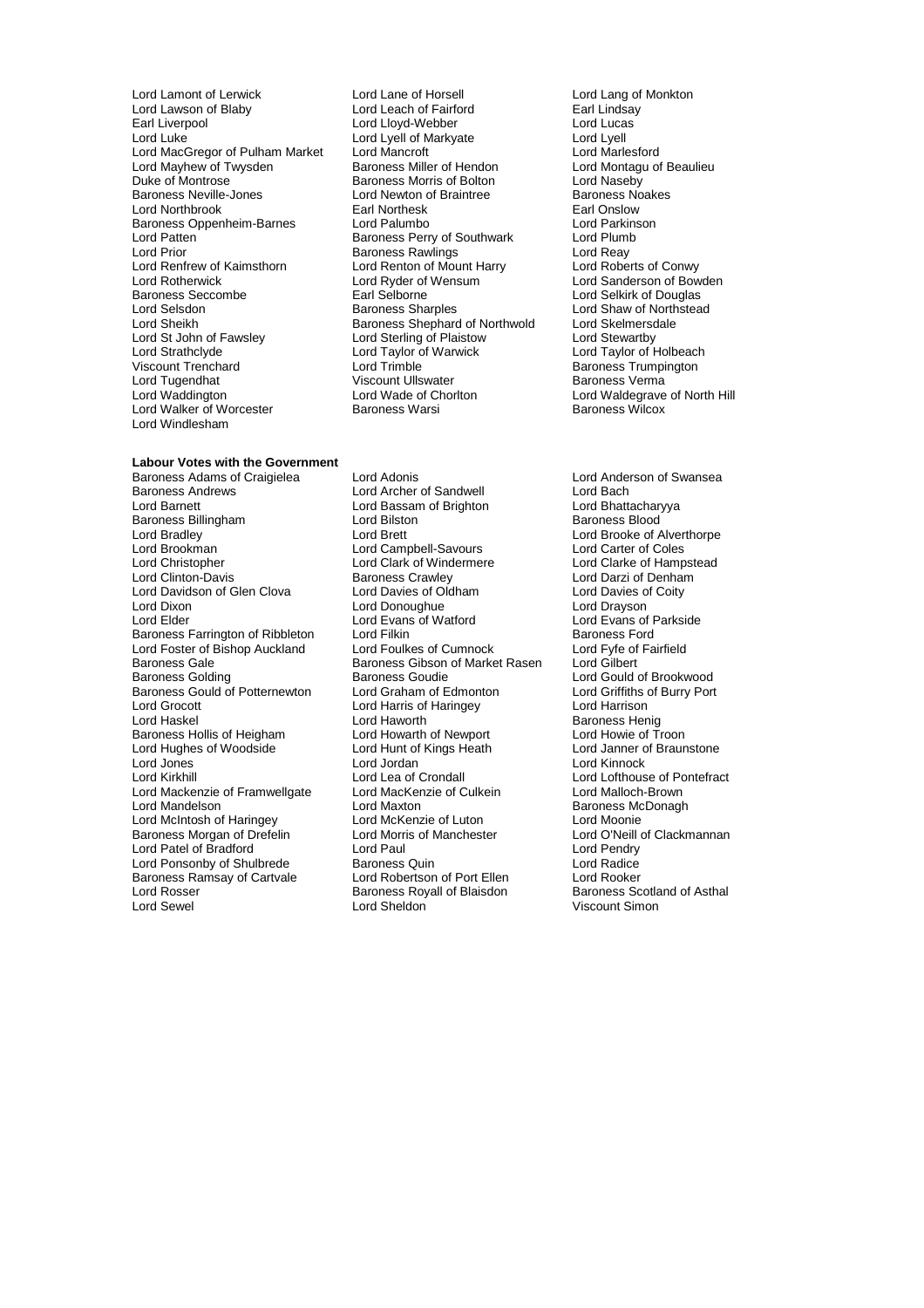Lord Snape Lord Soley Lord Soley<br>
Lord Temple-Morris Communication Coronal Saroness Thornton<br>
Lord Temple-Morris Communication Baroness Thornton Baroness Taylor of Bolton **Lord Temple-Morris** Chromess Thorness Thorn<br>Cord Tomlinson Lord Triesman Lord Triesman Lord Tomlinson Lord Triesman Lord Theorem Lord Tunnicliffe<br>
Baroness Wall of New Barnet Lord Wedderburn of Charlton Lord West of Spithead Baroness Wall of New Barnet Lord Wedderburn of Charles Corp.<br>
Lord Whitty Lord Woolmer of Leeds

### **Labour Votes against the Government**

- Lord Morris of Handsworth
- Lord Ahmed Baroness Blackstone Lord Boyd of Duncansby Lord Dubs Lord Falconer of Thoroton Lord Faulkner of Worcester Lord Irvine of Lairg Lord Judd Baroness Kennedy of The Shaws Baroness Mallalieu Lord Morgan Lord Morris of Aberavon Baroness Morris of Yardley Lord Rowlands Baroness Uddin Baroness Whitaker

Lord Young of Norwood Green

Lord Brennan **Communist Chandos** Viscount Chandos **Baroness Dean of Thornton-le-Fylde**<br>
Lord Cubs
Lord Cubs
Lord Cubs
Lord Cubs
Lord Cubs
Lord Cubs
Lord Cubs
Lord Cubs
Lord Cubs
Lord Cubs
Lord Cubs
Lord Cubs
Lord Cubs
Lord

#### **Liberal Democrat Votes with the Government**

### **Liberal Democrat Votes against the Government**

Baroness Bonham-Carter of Yarnbury Lord Bradshaw Lord Clement-Jones Lord Cotter Lord Cotter Lord Dholakia<br>
Lord Dykes Lord Dholakia Uiscount Falkland<br>
Lord Dykes Lord Dholakia Uiscount Falkland Lord Dykes **Viscount Falkland** Baroness Falkner of Margravine<br>
Baroness Garden of Frognal Farl Glasgow<br>
Baroness Garden of Frognal Farl Glasgow Lord Fearn Fund Control Baroness Garden of Frognal Lord Greaves Lord Goodhart **Lord Greaves** Lord Greaves **Baroness Hamwee**<br>
Lord Hooson **Baroness Hammed Lord Lord Lord Lord Lester of Hern** Baroness Linklater of Butterstone Baroness Ludford Lord Mackie of Benshield Lord Mackie of Benshield Lord Mackie of Benshield Lord Mackie of Benshield Lord Mackie of Benshield Baroness Maddock Earl Mar and Kellie Lord Maclennan of Rogart Lord McNally **Lord McNally**<br>
Baroness Northover **Baroness Miller of Chilthorne Domer** Lord Newby<br>
Lord Oakeshott of Seagrove Bay Lord Razzall Baroness Northover **Lord Oakeshott of Seagrove Bay**<br>
Lord Redesdale **Lord Rennard** Lord Rodgers of Quarry Bank Lord Roper Lord Cuildford Lord Sandberg<br>
Baroness Scott of Needham Market Baroness Sharp of Guildford Lord Shutt of Greetland Baroness Scott of Needham Market Baroness Sharp of Guildford Lord Shutt of G<br>Lord Smith of Clifton Lord Taverne Lord Teverson Lord Smith of Clifton Lord Taverne Lord Teverson Lord Tope Lord Tordoff Cord Tordoff Lord Tordoff Lord Tyler<br>
Lord Vallance of Tummel Lord Wallace of Tankerness Baroness Walmsley Lord Vallance of Tummel<br>
Lord Watson of Richmond<br>
Baroness Williams of Crosby

Lord Lee of Trafford<br>
Baroness Ludford 
Baroness Ludford

Lord Mackie of Benshie Lord Rennard Lord Roberts of Llandudno<br>
Lord Robert Lord Sandberg<br>
Lord Sandberg Baroness Thomas of Winchester Baroness Williams of Crosby

## **Crossbench Votes with the Government**<br>Lord Browne of Belmont Lord Dearing

Lord Browne of Belmont Lord Dearing Lord Dearing Lord Imbert<br>
Lord Kerr of Kinlochard Cliccount Montgomery of Alamein Lord Slynn of Hadley Viscount Montgomery of Alamein

### **Crossbench Votes against the Government**

Lord Boyce **Lord Bridges**<br>
Lord Burns **Lord Bridges**<br>
Lord Burns **Lord Bridges** 

Lord Smith of Kelvin

Viscount Allenby of Megiddo Lord Alton of Liverpool<br>
Lord Best<br>
Lord Bhatia Lord Ampthill Lord Best Lord Bhatia Lord Bilimoria Viscount Bledisloe Baroness Boothroyd Lord Burns Baroness Butler-Sloss Lord Cameron of Lochbroom Lord Cameron of Dillington Lord Chorley Lord Cobbold Viscount Colville of Culross Lord Condon Condon Baroness Coussins<br>Cord Craig of Radley Lord Dear Lord Dear Baroness D'Souza Lord Craig of Radley **Lord Dear Baroness**<br>
Lord Elystan-Morgan **Baroness Emerton** Baroness Emerton Earl Erroll Lord Elystan-Morgan **Carl Exercits Exercise Emerton** Earl Erroll<br>Lord Fellowes **Carl Exercise Exercise Exercise Enlay of Llandaff** Carl Exercise Lord Freyberg Lord Fellowes **Baroness Finlay of Llandaff** Baroness Finlay of Llandaff Baroness Greengross **Communist** Lord Greenway Baroness Greengross **Lord Greenway** Lord Greenway **Lord Guthrie of Craigiebank**<br>
Lord Hanneed Lord Hannav of Chiswick **Lord Harries of Pentregarth** Lord Hameed Lord Hannay of Chiswick Lord Harries of Pentregarth Baroness Howarth of Breckland

Baroness Barker<br>Lord Burnett